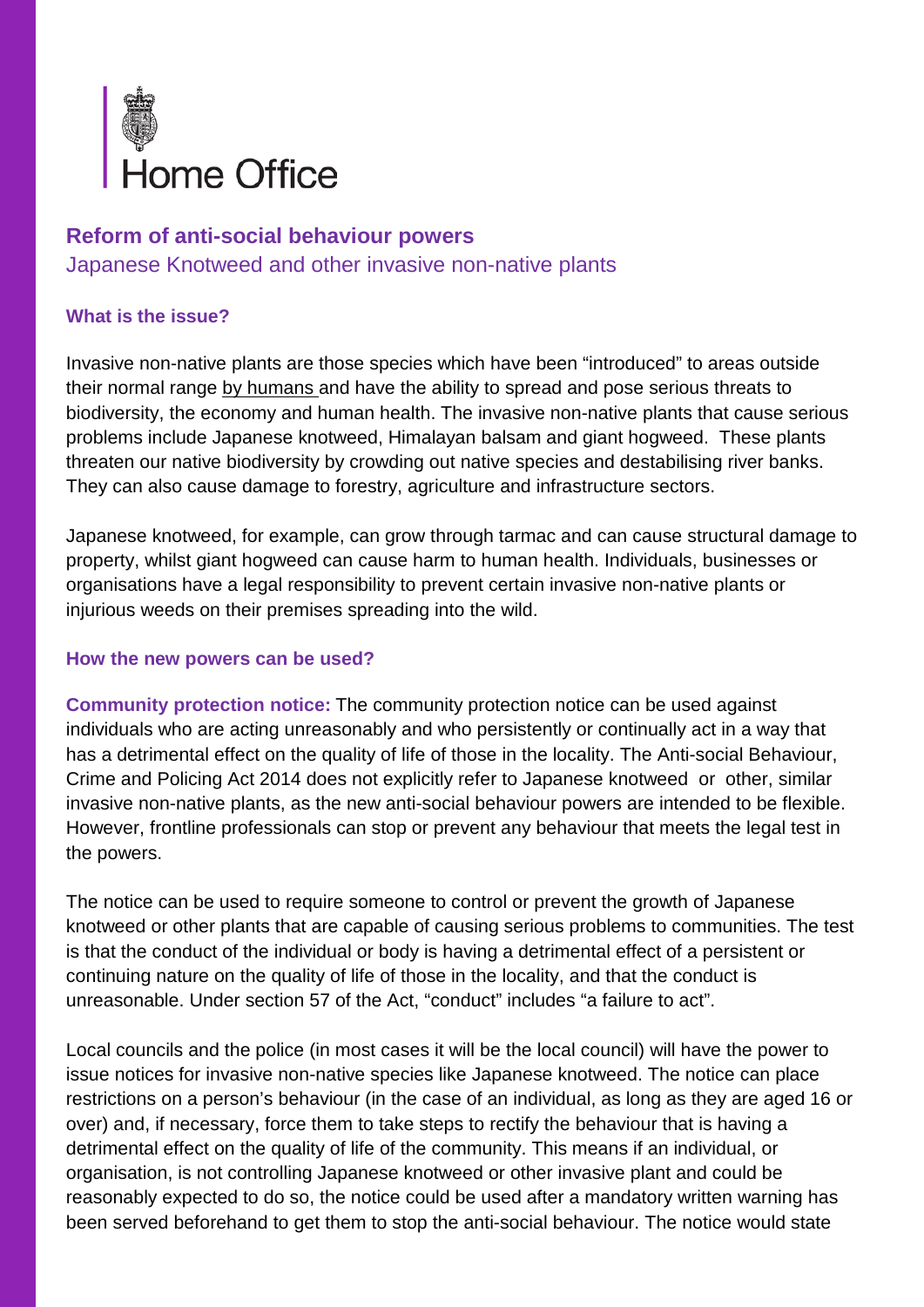what behaviour or action is having a detrimental effect on the quality of life of those in the local community.

The requirement(s) set out in the notice could include a requirement to stop a specified action or behaviour, a requirement to make reasonable efforts to make good any outstanding issues within a specified period of time and/or a requirement to take reasonable steps to prevent future occurrence of the problem. Breach of any requirement of a community protection notice, without reasonable excuse, would be a criminal offence, subject to a fixed penalty notice (which attracts a penalty of £100) or prosecution. On summary conviction, an individual would be liable to a level 4 fine. An organisation, such as a company, is liable to a fine not exceeding £20,000.

**Community trigger:** the community trigger can be activated by an individual (or someone on their behalf with their consent) or an organisation to get agencies to deal with a persistent or previously ignored anti-social behaviour problem. This could also apply to Japanese knotweed or other invasive plants.

Agencies, including local authorities and the police, will have a duty to undertake a case review and consider what action they can take to resolve the problem when someone activates the trigger and their case meets a locally defined threshold. Where the threshold has not been met, local agencies can still carry out a case review based on factors such as the persistence of the problem, the harm or the potential harm caused or the adequacy of response from agencies.

Further information on the new anti-social behaviour powers is set out in the statutory guidance at:

**[https://www.gov.uk/government/uploads/system/uploads/attachment\\_data/file/332839/Sta](https://www.gov.uk/government/uploads/system/uploads/attachment_data/file/332839/StatutoryGuidanceFrontline.pdf) [tutoryGuidanceFrontline.pdf](https://www.gov.uk/government/uploads/system/uploads/attachment_data/file/332839/StatutoryGuidanceFrontline.pdf)**